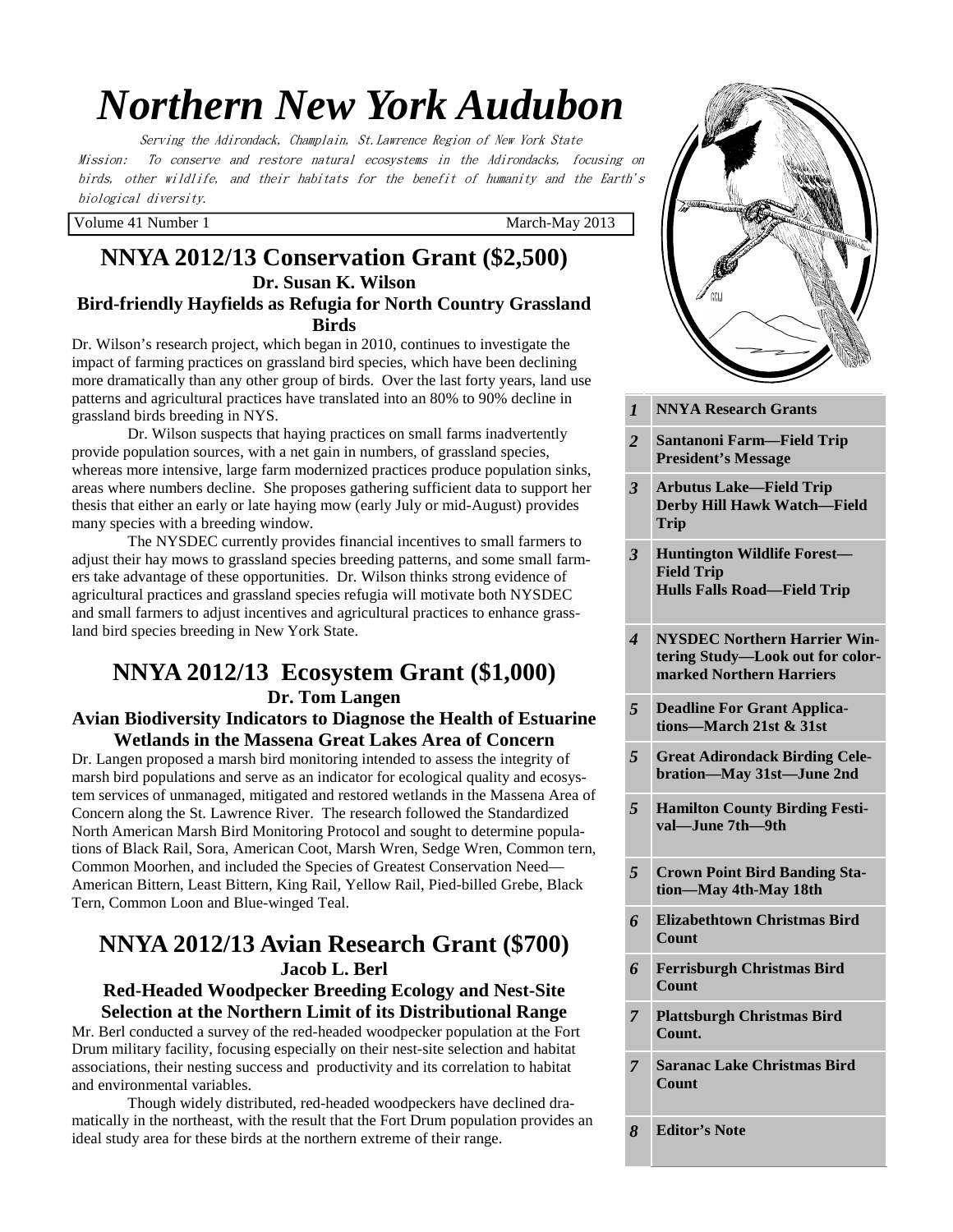# **Sunday, March 2nd, 2013 Santanoni Farm Newcomb, NY**

**Time:** 10:00

**Meet:** At the Adirondack Interpretive Center, 5922 St Rt 28N, Newcomb, NY **Leader:** Charlotte Demers

**Registration:** Contact Charlotte by email: cdemers@frontiernet.net.

Snowshoe the lovely trails at the AIC. The trails lead through lakeshore, river, forest and wetland ecosystems. We will snowshoe the Rich Lake Trail and Peninsula Trail, which offer great views of Rich Lake and Goodnow Mountain. The oldgrowth hemlocks along the trail provide escellent habitat for kinglets, dhickadees and juncos. The trail also passes some large glacial erratics and interesting rock outcrops. Showshoes will be available for those that need them. Plan on two hours of snowshoeing.

#### **President's Message**

This year's Christmas Bird Count results were a study in contrast and change. Some of our regional CBCs, like Saranac Lake, had record breaking highs in both numbers and number of species, while others, like Elizabethtown, had an almost all time low of both number of species and number of individual birds. The contrast of these two circles, located less than thirty miles apart, is an excellent example of the importance of long term monitoring. With these single shot type counts, variables, such as temperature and wind and precipitation, can have a huge impact on the "success" of any given day.

 The strength of the Audubon CBC lies in its 113-year history, which makes it the longest-running wildlife census of its kind. With this extensive a data set, it is easier to determine if something is an anomaly or if it is an indicator of real change.

A big thank you to everyone who participated in this year's count.

 And speaking of change, the Board of Directors will be working over the next few months to make some changes to our bylaws. Geographically, we are a large organization that stretches from the St. Lawrence river to Lake Champlain to the southern High Peaks. Your Board of Directions come from all across this large landscape to meet six times a year and all our travel and gas are done at our own expense. The Board would like to make use of available technology to hold some of our meetings via conference calls and Go-to-Meeting type web facilitation. This will require changes to our current bylaws and we would also like to amend some confusing language regarding the terms of office for both Officers and Board members. A copy of our current bylaws can be found on our web site (www.nnya.org).

 If you have any comments or suggestions regarding our bylaws, please contact me. Once the Board approves the changes, the membership will need to vote on adopting them. We will be mailing printed copy of the bylaw revisions along with a postcard that you will need to sign and return, indicating either your support or rejection of the changes.

We hope to have this done by mid-May so that the new bylaws can go into effect at the start of our new fiscal year, which begins on July 1, 2013.

 I greatly appreciate your taking the time to complete the postcard and help us make these needed alterations.

#### **—Charlotte Demers**

*Look for NNYA on Facebook—We maintain an active Facebook Page with events, membership information, links and all kinds of other cool stff!* 



**NNYA Northern New York Audubon, Inc.** 

#### **Board of Directors**

**Charlotte Demers President Newcomb (518) 582-2157 Larry Master, PhD Vice-President Lake Placid (518) 645-1545 Leslie Karasin Treasurer Saranac Lake (518) 891-2193 Mary O'Dell Secretary Bloomingdale (518) 354-8235** 

 **Alan Belford** *Saranac Lake*  **Joan Collins** *Long Lake*   **Jorie Favreau, PhD** *Tupper Lake*  **Glenn Johnson, PhD** *Potsdam*   **Brian McAllister** *Saranac Lake*   **Melanie McCormack** *Keene*   **Peter O'Shea** *Fine*   **Angelina Ross** *Canton* **John Thaxton** *Keene* **Pat Thaxton** *Keene* **Leah Valerio** *Tupper Lake*   **Mary Beth Warburton** *Potsdam*   **Eileen Wheeler** *Canton* **Kathleen Wiley** *Keene* 

**Northern New York Audubon, Inc. A chapter of National Audubon Society serving the Adirondack, Champlain and St. Lawrence regions of northern New York, including Clinton, Essex, Franklin, Hamilton and St. Lawrence counties.** 

*Correspondence and Membership Information* **Northern New York Audubon PO Box 488 Keene Valley, New York 12943-0488** 

**John Thaxton, Newsletter Editor PO Box 488 Keene Valley, NY 12943-0488** 

**NNYA Web Site: www.nnya.org Charlotte Demers, Web Master**

*Northern New York Audubon Newsletter* **is published by Northern New York Audubon, Inc.** 

**Vol. 41 No. 1**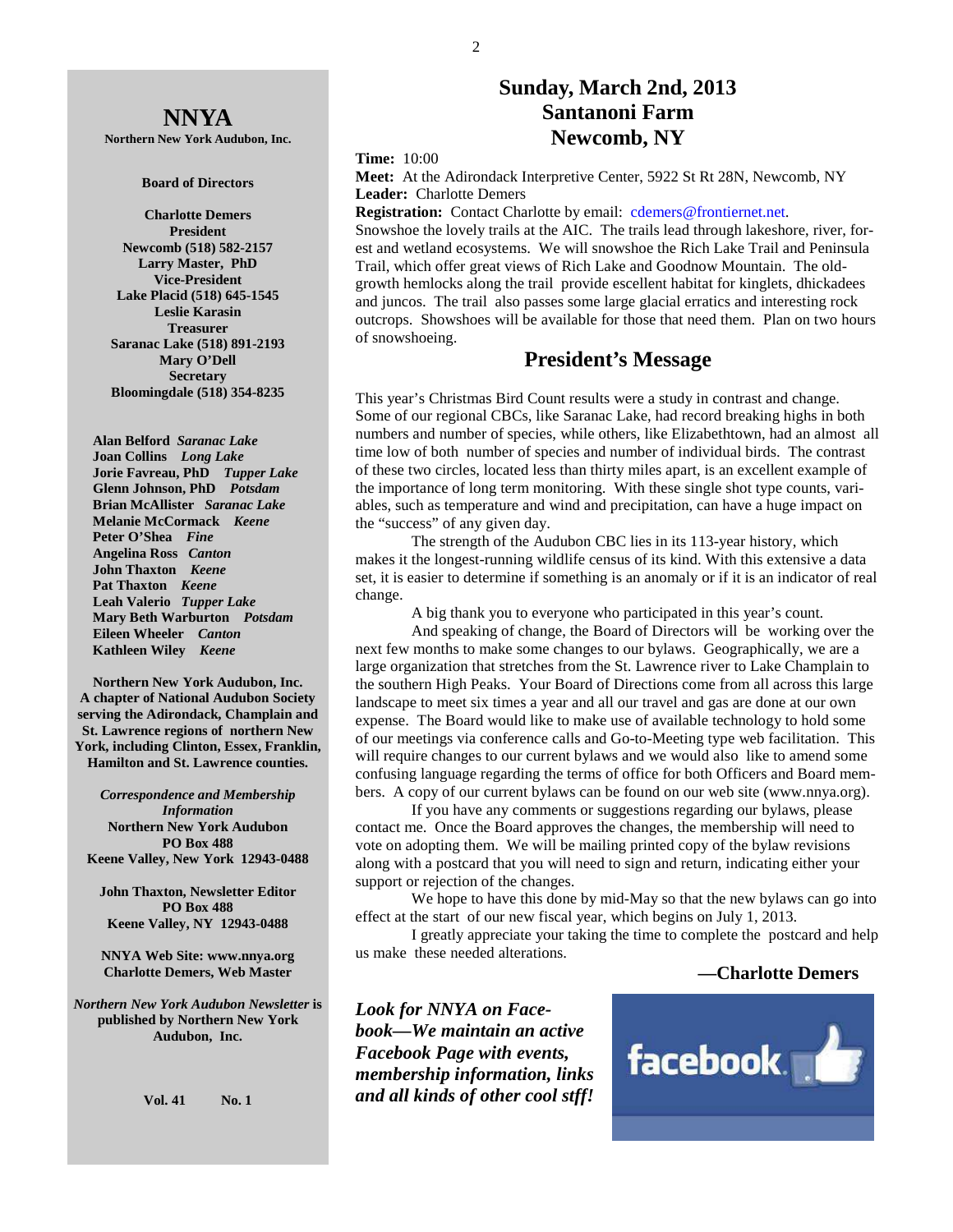# **Saturday, April 6th, 2013 Arbutus Lake Newcomb, NY**

**Time:** 10:00 a.m.

**Meet:** Adirondack Interpretative Center, 5922 St Rt 2N, Necomb, NY

**Leader:** Charlotte Demers

**Registration:** Email Charlotte: cdemers@frontiernet.net

Participants will hike a 2-mile loop around the shore of Arbutus Lake in the Huntington Wildlife Forest. This flat trail goes through mostly softwood and mixed wood forest. There is the possibility that red- and white-winged crossbills will be in the softwoods along the trail. Plan for three hours of hiking or snowshoeing depending on conditions.

# **Saturday, April 27th, 2013**  *(rain date April 28th)*  **Derby Hill Hawk Watch Texas, NY**

**Time:** Call to arrange for car-pooling **Bring:** Lunch, optics, lawn chair; dress in layers. **Leaders:** Eileen Wheeler & MaryBeth Warburton **Registration:** Contact Eileen @ 315.386.2482 or Marybeth @ 315.268.0150.

Derby Hill is one of the best places to watch spring hawk migration. When winds are favorable, thousands of hawks fly over Derby Hill as they make their way around the southeast corner of Lake Ontario. Broad-winged hawk migration will be in full swing. The two major lookouts and a network of trails through woods and old farm fields are owned by the Onondaga Audubon Society. As it is over two hours from Canton and over three from Saranac Lake, we will plan to arrive between 10:30 and 11:00 a.m. Call early to arrange car-pooling.

*Rough-legged Hawk John Thaxton*

# **Saturday, May 4th, 2013 Huntington Wildlife Forest Newcomb, NY**

**Time:** 9:00 a.m.

**Meet:** Adirondack Interpretative Center, 5922 St Rt 28N, Newcomb, NY

**Leader:** Charlotte Demers

**Registration:** Email Charlotte: cdemers@frontiernet.net

A beautiful 3 mile walk in the privately owned Huntington Wildlife Forest. We will be walking along a level dirt road that parallels a lovely marsh at the west end of Rich Lake. The walk continues to a small pond and includes both conifer and hardwood habitats. Plan on two hours of walking

# **Saturday, May 18th, 2013 Hulls Falls Road Keene Valley, NY**

**Time:** 7:30 a.m.

**Leaders:** Ruth Kuhfahl, Pat & John Thaxton **Meet:** Hulls Falls Road @ Marcy Field **Registration:** No need to register—just come. The annual Hurricane ADK/Northern New York Audubon bird walk with Ruth Kuhfahl and leaders Pat and John Thaxton, will meet at the Keene Valley end of Hulls Falls Road. No need to register—just come. We have always had sightings of an interesting variety of species. On a previous year's May walk in this diverse, riverside habitat we found nesting pine warblers, solitary sandpipers and bay-breasted warbler. The walk consists of a leisurely mile –and-a-half to two miles, and several of us will have spotting scopes to bring in birds determined to stay beyond binocular reach.

 The trip traditionally attracts quite a few birders, as well an non-birders, and usually breaks up just in time for a slightly late breakfast or a slightly early brunch, both readily available in Keene & Keene Valley

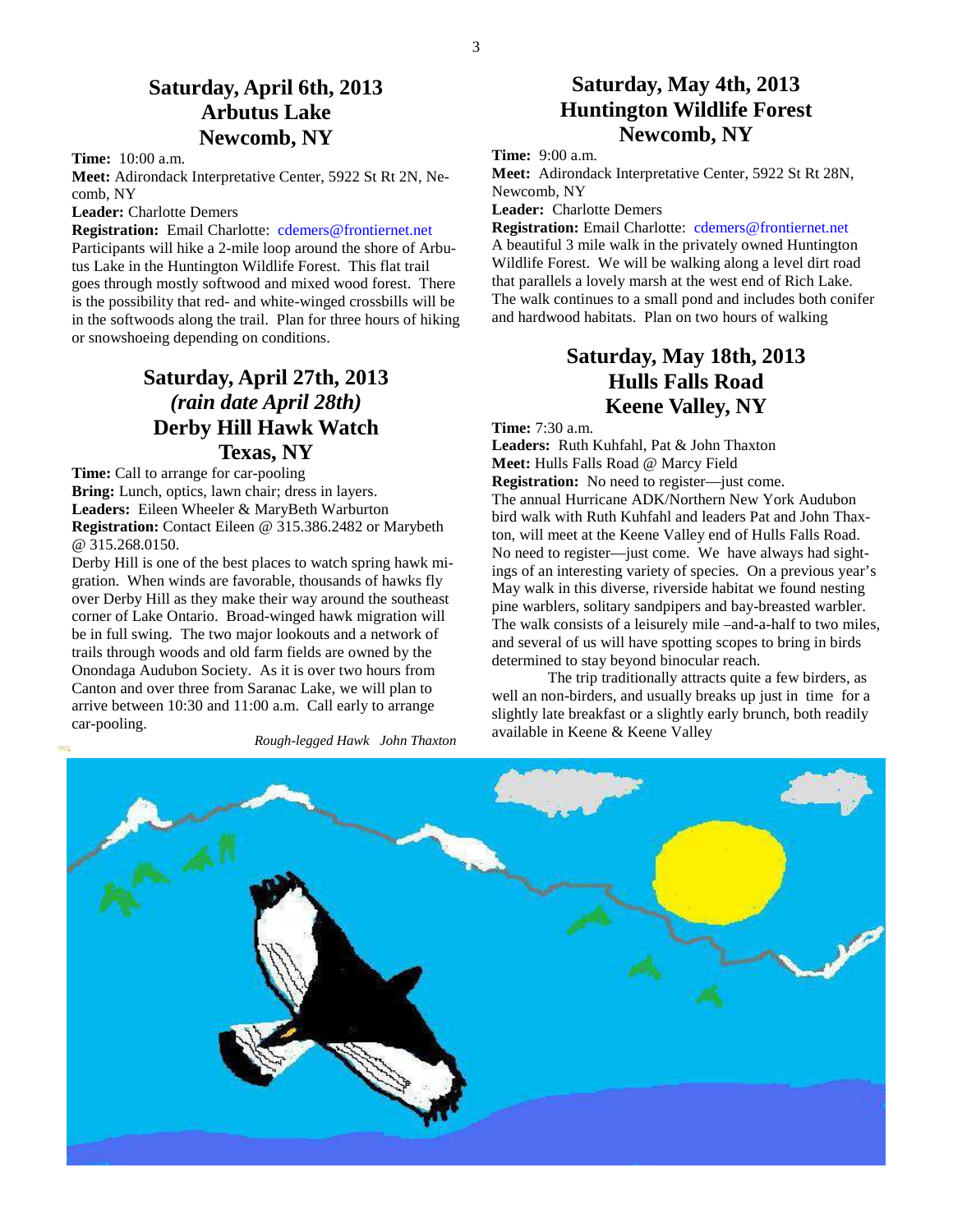### **NYSDEC Northern Harrier Wintering Study**

In conjunction with a study of wintering raptors, the New York State Department of Environmental Conservation, Bureau of Wildlife is color marking a small number of northern harriers in eastern New York State this winter. Harriers are being color-marked at three locations: Washington County Grasslands Important Bird Area; Coxsackie Flats area in Green Country; Shawangunk Grasslands National Wildlife Refuge in Ulster County. The marked harriers will have color dye on the underside of their primary and/or secondary flight feathers or the underside of their tail, in combinations that will allow for recognition of individual birds regardless of the site they were marked at. Most individuals will also have a color leg band with a single white letter and number.

 The purpose of color marking is to gain information on the local movements of harriers in these important winter raptor concentration areas. The NYSDEC would appreciate receiving reports of any color marked northern harriers at these wintering sites or elsewhere. Please report the color and location of the underwing marking, color and alphanumeric for color leg band (if possible), sex of bird (adult male or adult female/juvenile), date and exact location of the observation.

#### **Report color-marked northern harriers to:**  Mark%20NOHA@gw.dec.state.ny.us.

## **Attention 11- to 17-Year Olds Attend a DEC Summer Camp for Free**

Northern New York Audubon seeks to sponsor a teen 11 to17 years of age for a week at the DEC's Camp Colby in Saranac Lake or Camp Pack Forest in Warrensburg.

 In addition to ecology workshops and field study in various habitats, campers may enjoy canoeing, swimming, hiking, or hunter safety, games, and other optional activities such as archery and fishing. Full information is available at: www.dec.state.ny.us/website/education/edcamps/html

 For a great time enjoying the outdoors and learning about nature and the environment, send us a paragraph about why you would like to go to camp. Include your name, address, age, and phone number. You may send it online or to NNYA Scholarship, 585 Pink School Road, Canton, NY 13617. The deadline for applications is March 31st. Good luck!

 For more information about the contest contact: Brian McAllister at (518) 637-1773, (e-mail: birder64@yahoo.com ) or Eileen Wheeler at (315) 386-2482, (e-mail: eiwheeler@yahoo.com).

 *Northern Harrier John Thaxton* 

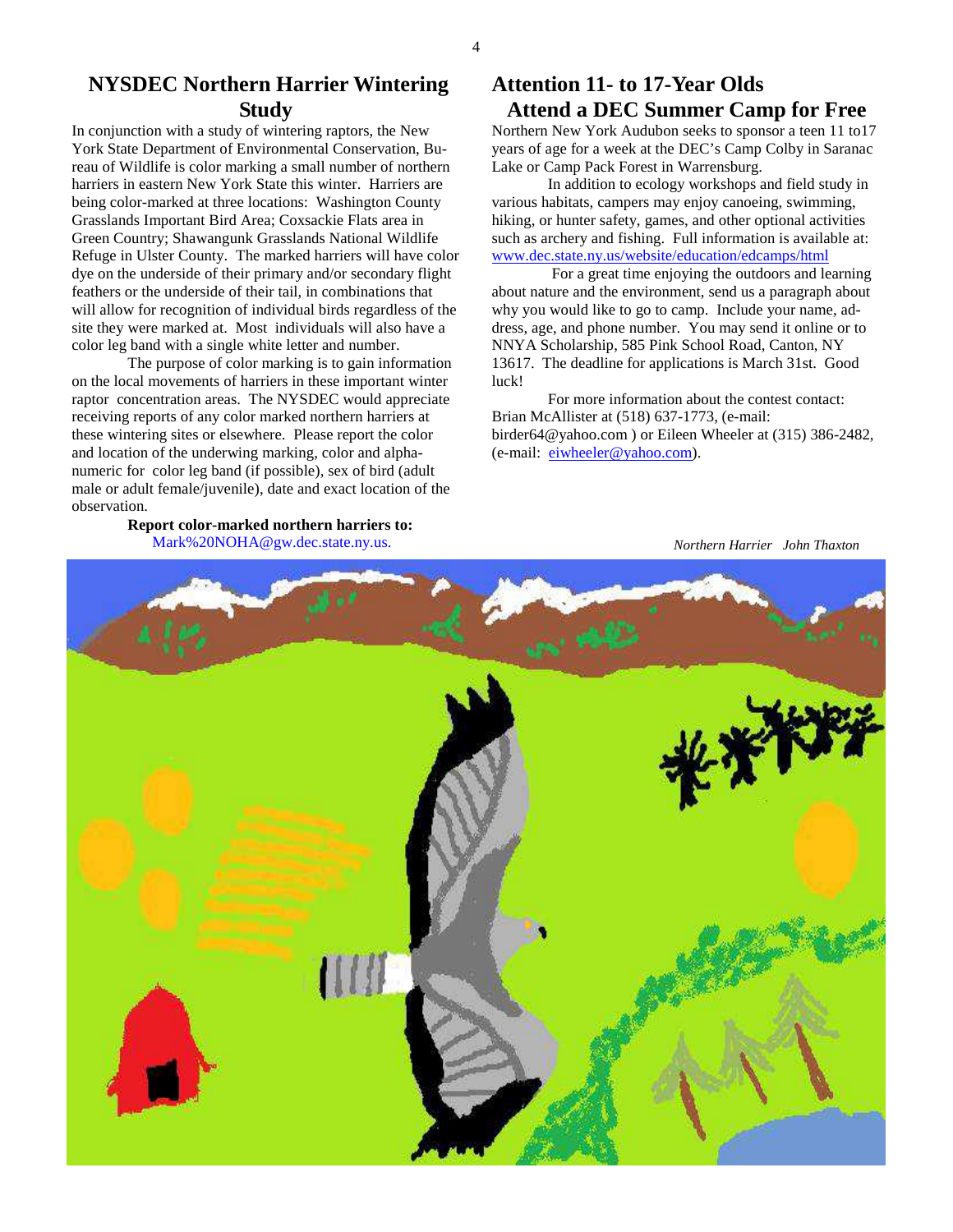

*Black-backed Woodpecker John Thaxton* 

# **Deadlines for Grant Applications**

Northern New York Audubon (NNYA) is now accepting applications for the 2013/2014 NNYA Environmental and Conservation Grants. Projects that support the conservation ideals of NNYA, either through research or education, are eligible for this grant. Eligibility includes, but is not limited to, environmental organizations, teachers, graduate students, and research project managers

 This year's projects ranged widely, from studies of red-headed woodpeckers and rusty blackbirds to extensive analyses of bird-friendly hayfields as refugia for North Country grassland birds and management recommendations for golden-winged warbler habitat along utility rights of way.

 Applicants should submit a description of their project, a time frame for doing the work and an overall budget. Although most of the work we fund tends to involve studying birds and their habitats, we have given grants for research into acid rain and its effects on aquatic ecosystems, for lectures delivered at both the Paul Smiths Great Adirondack Birding Celebration and the Hamilton County Birding Festival. We also allocated funds to pay half the salary of a naturalist intern at The Wild Center.

 Application procedures and forms can be downloaded from the Northern New York Audubon web site here http://nnya.org/conservation/cullman/

 The email deadline is March 31, 2013; the USPS deadline is March 21, 2012.

**Save the Dates**  *Great Adirondack Birding Celebration*  **May 31st-June 2nd www.adkvic.org/birdcelebration.html**  *Hamilton County Birding Festival*  **June 7th-9th www.adirondackexperience.com** 

From their inceptions, eleven and nine years ago, respectively, the Great Adirondack Birding Celebration and the Hamilton County Birding Festival have relied almost exclusively on NNYA members to design and lead field trips, provide funding for first-rate speakers and, well, help with organization from beginning to end.

 The two events have taken place on sequential weekends, with the result that quite a few participants spend the entire week between in the Adirondacks, the better to take advantage of both festivals, which offer a stunning variety of habitats and North Country specialty species—Bicknell's thrush, black-backed woodpecker, gray jay.

# **Crown Point Bird Banding Station Saturday May 4th-Saturday May 18th, 2013**

The Station will be open to the public on Friday, May 4th and will be in full operation through Saturday, May 18th. The Station will pack up and leave on Sunday, May 19th.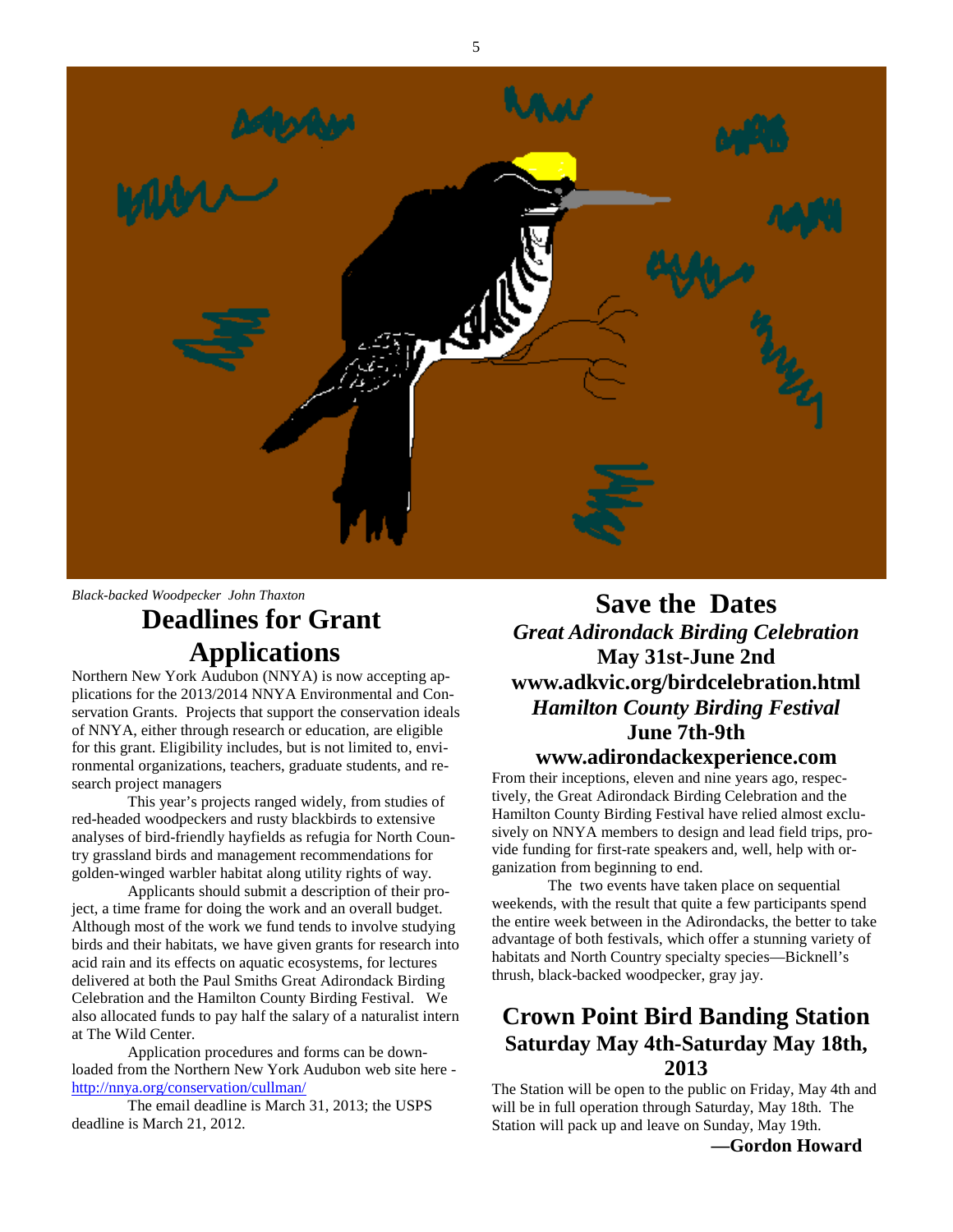Elizabethtown NY – 44 $\degree$  13' N 73 $\degree$  36' W centered at Essex County courthouse. The 2012 count was held on Saturday December 22 from 6:00 a.m. to 4:30 p.m. Eighteen observers participated in the count for a total of 96.1 party-hours, covering 17 miles on foot and 267 miles by car. Temperatures ranged from 8° F in the morning and warming to 35° F by the afternoon. It was cloudy with winds ranging from calm in valley to 45 mph on the top of Hurricane Mountain. Snow cover ranged from 0" in the valley up to 10" in the woods and on the trail to Hurricane. Still water was frozen while moving water was open. Light snowfall occurred on count day with just over 2" falling by the end of the day.

Graylag Goose 11, Canada Goose 3, Mallard 35, Hooded Merganser 1, **Common Merganser 3**, Ruffed Grouse 2, Wild Turkey 46, Bald Eagle 1, Northern Harrier 1, Red-tailed Hawk 4, Rock Pigeon 107, Mourning Dove 94, Eastern Screech-Owl 1, Downy Woodpecker 10, Hairy Woodpecker 11, Pileated Woodpecker 3, Northern Shrike 2, Blue Jay 31, American Crow 151, Common Raven 14, Black-capped Chickadee 268, Tufted Titmouse 17, Red-breasted Nuthatch 7, White-breasted Nuthatch 19, Brown Creeper 7, Golden-Crowned Kinglet 7, European Starling 122, American Tree Sparrow 14, White-throated Sparrow 1, Dark-eyed (Slatecolored) Junco 98, Snow Bunting 2, Northern Cardinal 7, Common Redpoll 168, American Goldfinch 46, House Sparrow 1.

Elizabethtown NY – 44° 13' N 73° 36' W centered at Essex County courthouse. The 2012 count was held on Sunday December 22 from 6:00 a.m. to 4:30 p.m. Eighteen observers participated in the count for a total of 96.1 party-hours, covering 17 miles on foot and 267 miles by car. Temperatures ranged from 8° F in the morning and warming to 35° F by the afternoon. It was cloudy with winds ranging from calm in valley to 45 mph on the top of Hurricane Mountain. Snow cover ranged from 0" in the valley up to 10" in the woods and on the trail to Hurricane. Still water was frozen while moving water was open. Light snowfall occurred on count day with just over 2" falling by the end of the day. Totals: 35 species, 1,315 individuals

Participants: Becky Bosley, Robin Brown, Eric Damour, Charlotte Demers, Beth Edmonds,Lisa Godfrey, Denise Griffin, Fuat Latif, Melanie McCormack, Dan Nickerson, Carole Slatkin, Eric Teed, John Thaxton, Pat Thaxton, Eve Ticknor, Pat Tivinen, Amy Valentine and Kathleen Wiley.

#### **—Charlotte Demers**

# **Ferrisburgh CBC**

The 53rd Ferrisburgh Christmas Bird Count took place on Saturday December 15, 2012. A record 55 field observers plus 3 feeder watchers participated. We recorded 24,362 birds of 82 species plus one (N. mockingbird) count week. By comparison, our running 10 year average is 21,446 birds and 80 spe-

cies. 18 species were found on every territory: Canada goose, red-tailed hawk, northern harrier, rock pigeon, mourning dove, hairy woodpecker, downy woodpecker, blue jay, common raven, American crow, black-capped chickadee, tufted titmouse, white-breasted nuthatch, European starling, American tree sparrow, dark-eyed junco, house finch, and house sparrow. 19 species were found on only one territory: Charlotte: Red-throated loon, white-winged scoter, redbreasted merganser, greater scaup, lesser scaup, Bonaparte's gull, Thayer's gull, black-legged kittiwake, Iceland gull Button Bay: American widgeon, American pipit, Bohemian waxwing. New York: wood duck, belted kingfisher Dead Creek: merlin, short-eared owl, purple finch (also one feeder bird). Kellogg Bay: brown-headed cowbird Vergennes: pine siskin (18!).

 Three of those species were found for the first time in the history of the count: Thayer's gull, black-legged kittiwake, and much to my surprise American pipit. On a species by species look, the number of most birds was generally low, but the average was high largely because of the more than 7,000 Canada geese, a number topped only by last year's 10,000. The 2,000 snow geese also helped; 10 fold fewer than last year, but this is a species that is more frequently seen in single or double digits.

 We found nineteen species of **waterfowl.** In addition to the birds noted from one territory each, other good finds included five green-winged teal and three Northern pintail. There were more horned grebes (65) than any count since 1999. We saw a record number of mallards (1303,) topping the previous high from 2000 (818). American black ducks also did well (319) with the most since 2001. Common goldeneye numbers were way down (299); the fewest since 1998. A record number of hooded mergansers (130) topped the 2005 high (89). It was a good year for **gulls** with above average numbers of the three common species. Herring gulls were particularly abundant with 242 being the highest number since 1996.

 Among the **raptors,** Northern harriers continue to take advantage of the lack of snow. The 38 birds found topped the record set just last year by 10. We found more red tails (81) than any time since 2000. Peregrines are now our most regular falcon having appeared on five consecutive counts (eight if you include the count period bird in 2007). On a related note, the 11 barred **owls** were the most ever.

 Our berry-eating birds were around in only small numbers. We had double digit numbers of American robins (43) and cedar waxwings (61); the last time we had fewer than a hundred of these birds was 1999 and 1995 respectively. But for that count week bird, we would have missed mockingbirds on three of the last four counts, after having recording them on 25 consecutive counts (albeit always in low numbers). On the other hand, 101 Eastern bluebirds topped our record set just last year (82).

 Some winter **finches** made an appearance. We saw our first pine grosbeaks since 2007 and a good count of 910 common redpolls. We had about average numbers of our more common finches and also of **sparrows**.

 Thank you everyone for your participation. Mark your calendars for next year's count on December 14<sup>th</sup>, the earliest possible day of the count period.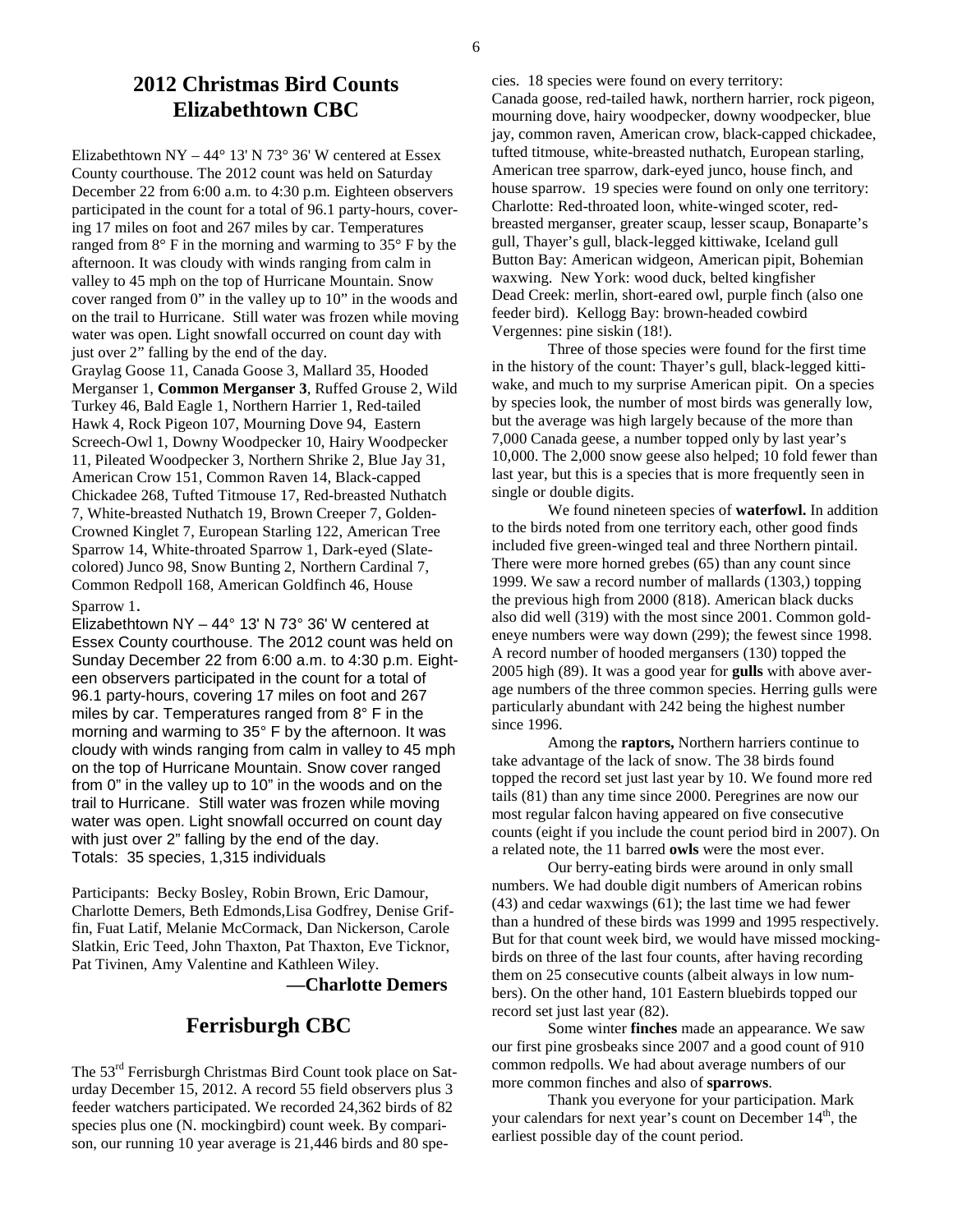New York Participants: Eric Damour, Gary Chapin, Ellie George, Aran & Stuart Hutchins, Melanie McCormack,Carole Slatkin, John & Pat Thaxton

**—Mike Winslow**

#### **Plattsburgh CBC**

2012 Christmas Bird Count summary for the Plattsburgh, NY/ VT (NYPL) circle  $44^039'N73^029'W$  as described in 1986 with the center at the former Plattsburgh Air Force Base. The 2012 count was held on Sunday, December 16,2012 from 7:00a.m. to 16:45p.m. with temperatures ranging from  $22^{\circ}$  F to  $35^{\circ}$ F and cloudy. The day was calm with wind from the southeast from zero to about 12 mph. Thirty –two field workers logged 75.5 party hours and a total of 557.85 miles of which 6.25 miles and 7.25 hours were on foot. The 16 feeder watchers spent 27. 5 hours at feeders. There were 62 species recorded and 11961 individuals. An additional 2 species were found during count week.

Snow Goose 5, Canada Goose 2905, American Black Duck 14, Mallard 601, Canvasback 1, Redhead 1,Ring-necked Duck 12, Greater Scaup 2, Harlequin Duck cw, Bufflehead 4, Common Goldeneye 633, Hooded Merganser 41, Common Merganser 110, Red-breasted Merganser 16, American Black Duck x Mallard (hybrid) 4, Ruffed Grouse 4, Wild Turkey 141, Common Loon 14, Horned Grebe 10, Great Blue Heron 3, Bald Eagle 5, Northern Harrier 1, Sharp-shinned Hawk 1, Cooper's Hawk 3, Red-tailed Hawk 18, Rough-legged Hawk 1, Peregrine Falcon 1, American Coot 1 Ring-billed Gull 543, Herring Gull 17, Great-blackbacked Gull 22, Gull sp. 59, Rock Pigeon 636, Mourning Dove 296, Barred Owl 1, Belted Kingfisher cw, Downy Woodpecker 38, Hairy Woodpecker 29, Pileated Woodpecker 12, Northern Shrike 1, Blue Jay 145, American Crow 3044, Common Raven 3, Black-capped Chickadee 490, Tufted Titmouse 17, Red-breasted Nuthatch 10, White-breasted Nuthatch 64, Brown Creeper 3, Eastern Bluebird 1, American Robin 34, Northern Mockingbird 1, European Starling 658, Bohemian Waxwing 62, American Tree Sparrow 73, Chippping Sparrow 1, Song Sparrow 1, White-throated Sparrow 2, White-crowned Sparrow 12, Darkeyed Junco 278, Snow Bunting 25, Northern Cardinal 119, House Finch 46, Common Redpoll 440, American Goldfinch 115, House Sparrow 147.

The participants, including feeder watchers, were Derek Allan, Tom Armstrong, Alan Beaubriand, Alan Belford, Helen Booth, Bob Booth, John Brown, Robin Brown, Michael Burgess, Gwen Cateenwalla, Joy Cayea, Walter Coryea, Eric Damour, Joe Demko, Julie Dumas, Keitha Farney, Cornelia Forrence, Judith Heintz, Euclid Jones, Joanne Kennedy, Harold Klein, Bill Krueger, Linda LaPan, Julie Lattrell, Betsy Laundrie, Larry Master, Melanie McCormack, Brian McAllister, Janet Mihuc, Charlie Mitchell, Bonnie Myers, Jack Myers, Nancy Olsen, Paul Osenbaugh, Jim Otto, Carol Pinney, Alex Reid, Mary Roden-Tice, Carole Slatkin, Michelle Snyder, Janet Stein, Jacob Straub, Gary Sturgis, Nora Teeter, Willian Teeter, Irma Teittinen, Eve Ticknor, Lynn Valenti, Dan Vogt.

**—Judy Heintz** 

#### **Saranac Lake CBC**

The final tally for the Saranac Lake CBC was 4134 individuals of a record 51 species plus two additional count period birds (rough-legged hawk & northern goshawk) plus one new subspecies (Oregon Junco) for the count. The previous record for the 57 years of this count was 47 species in 1994. Individual records were broken or tied for 7 species, including 4 raptors, American tree sparrow (122; previous record was 65), and hoary redpoll (8; previous record was 3). We were just shy of the record for common redpoll with 1527 individuals (record is 1594).

 With no mast cone crop, some of us were expecting a mediocre count at best. What accounts for the records? I suspect the records are a result of a combination of the large number of observers (46) coupled with mild weather prior to the count, good counting weather on count day, and a good crop of raptor food (redpolls and voles) this fall and early winter.

 Totals: Canada goose 7, wood duck 1, American black duck 9, mallard 347, hooded merganser 18, common merganser 7, ruffed grouse 3, wild turkey 31, great blue heron 1, bald eagle 4, sharp-shinned hawk 2, Cooper's hawk 1, northern goshawk 1 *(count week),* red-tailed hawk 3, roughlegged hawk 1 (*count week*), hawk sp. 1, herring gull 2, rock pigeon 244, mourning dove 90, great horned owl 1, barred owl 1, belted kingfisher 1, downy woodpecker 30, hairy woodpecker 43, black-backed woodpecker 3, pileated woodpecker 4, northern shrike 2, gray jay 10, blue jay 79, American crow 184, common raven 39, black-capped chickadee 764, tufted titmouse 3, red-breasted nuthatch 69, whitebreasted nuthatch 31, brown creeper 2, Carolina wren 1, golden-crowned kinglet 8, European starling 277, bohemian waxwing 4, American tree sparrow 122, white-throated sparrow 4, dark-eyed (Oregon) junco 1, dark-eyed (slate-colored) junco 38, snow bunting 11, northern cardinal 12, pine grosbeak 1, red crossbill 5, white-winged crossbill 4, common redpoll 1527, hoary redpoll 8, pine siskin 25, American goldfinch 16, evening grosbeak 1, house sparrow 22. Totals: 51 species, 4124 individuals.

Participants: John Brown, David Buckley, Joan Collins, Sally Conyne, Joe Demko, Pat Demko, Tom Dudones, Andrew Egan, Jen Egan, Bob Garrett, Tricia Garret, Frank Gill, Ed Grant, Denise Griffin, Andrea Grout, John Hart, Terese Hart, Audrey Hyson, Penny Jacques, Peter Jerdo, Debbie Kanze, Ed Kanze, Ned Kanze, Tassie Kanze, Leslie Karasin, Steve Langdon, Linda La Pan, Fuat Latif, Ted Mack, John Marshall, Larry Master, Brian McAllister, Thom McClenahen, Melanie McCormack, Sean O'Brien, Mary O'Dell, Carol Pinney, Derek Rogers, Lew Rosenberg, Bill Schoch, Nina Schoch, Janet Stein, Rosaria Visata, Eileen Wheeler, Tom Wheeler.